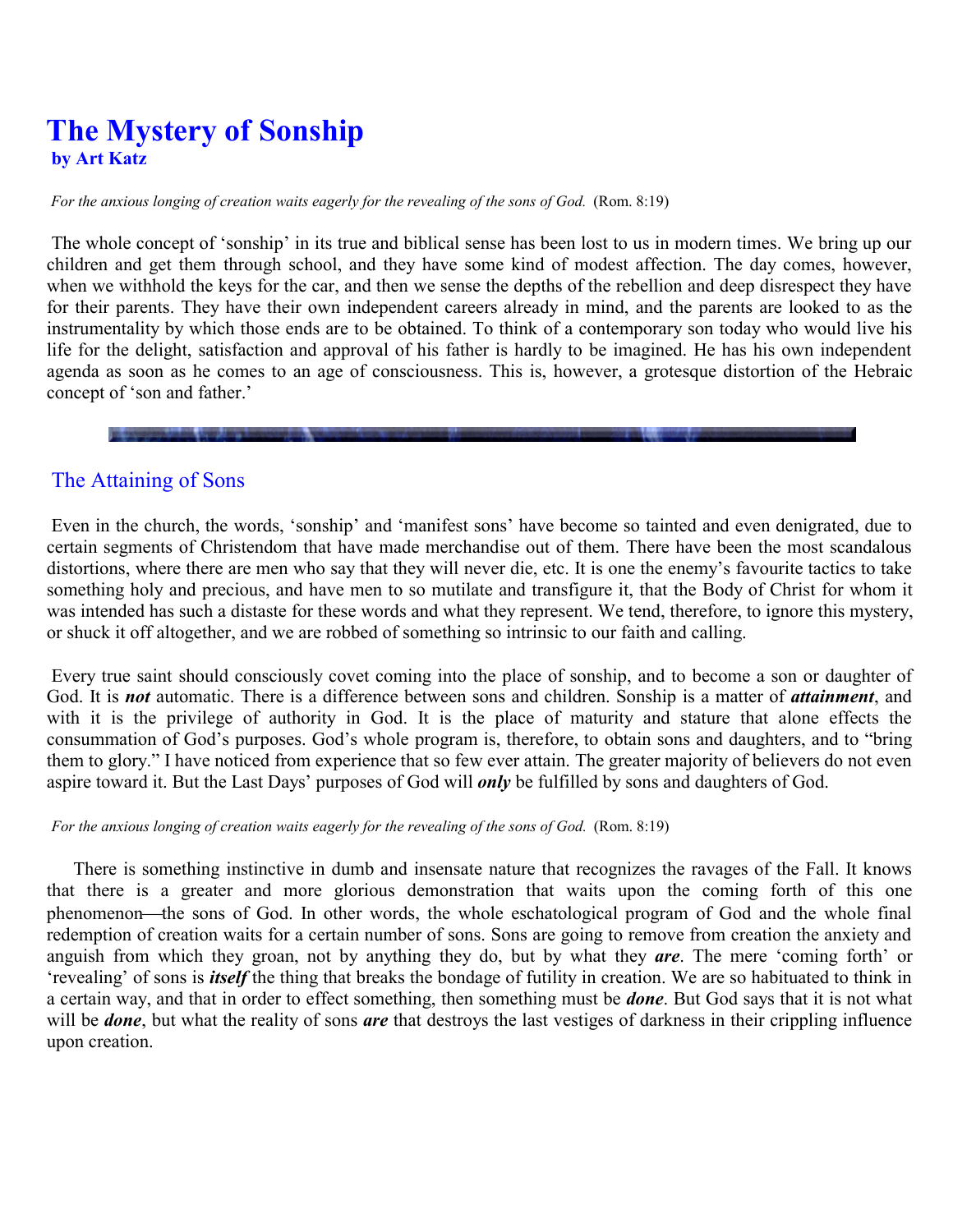Jesus was the Son of God in a *positional* way by birth, but something was required in a moment of time that made it actual, namely, a divine declaration or decree. Jesus had to come to the place where the Father could say: *I will surely tell of the decree of the Lord: He said to Me, " Thou art My Son, today I have begotten Thee."* (Psalm 2:7).

Sonship is a proclamation that announces to all creation, to all mankind, and to the principalities and powers of the air that *today* or *this day* they have got something new to reckon with. This is One who is made in God's image, One who has come to stature, One who shares the Father's character and who embraces His purposes, and to whom He has invested His authority, and One to whom He has given the nations as an inheritance:

#### *" Ask of Me, and I will surely give the nations as Thine inheritance, and the very ends of the earth as Thy possession. "* (Psalm 2:8).

Sonship and inheritance are implicit and connected. Coming into sonship means that there is now an authority in expressing the rule of God, even now while yet in the earth, that was not ours before that decree or announcement. There was a day that had to be waited for before the King could be established upon the holy mountain of Zion.

*" I have installed My King upon Zion, My holy mountain."* (Psalm 2:6b).

The decree that announces Him as the Son is the decree also that announces Him as the King. And what is true for Him is true for us. When we come to sonship, then we come also to kingship, the place of our ruling and reigning with Him.

### Resurrected unto Sonship

God declared the decree, "*This day,*" because something happened on that day, namely, the raising of Jesus from the dead. It is called ascension. He ascended to glory after a profound humiliation. It is clear from the context that the 'today' spoken of here is not the day He was born. This is not an infant that is ascending to the throne, but a man of authority ascending the throne. It is the authority of maturity that allows one to rule.

Jesus was, "declared the Son of God with power by the resurrection from the dead, according to the spirit of holiness, Jesus Christ our *Lord."* (Rom. 1:4).

He was declared the Son of God with power because power could now be entrusted to One who has no purpose in Himself or for Himself. He was not seeking for anything. He did not need to be acknowledged. He had no ambition of any kind, but only one purpose for being, namely, to serve the will of the Father. A son is one who lives to do the will of his father, and he has no other intent or purpose for himself than that. A son can bring the Father's word in the Father's authority and be trusted with that.

In other words, Jesus, who was positionally the Son, would not have been declared the Son unless He had been raised from the dead. That ties in with Psalm 2:7b: "Thou art My Son, today I have begotten Thee." It was the day He was declared or proclaimed the Son of God by decree. It was the day that He was begotten, namely, the day that He was raised from the dead. The resurrection attests to the acceptance of the sacrifice of the Lord Himself. The exaltation of the title, "Thou art My Son" is the adoption. The resurrection is the exaltation. Jesus was raised up out of death by the power of God and the glory of God. His ascending up on high to the right hand of the Father was to a place in the government of God as the anointed King.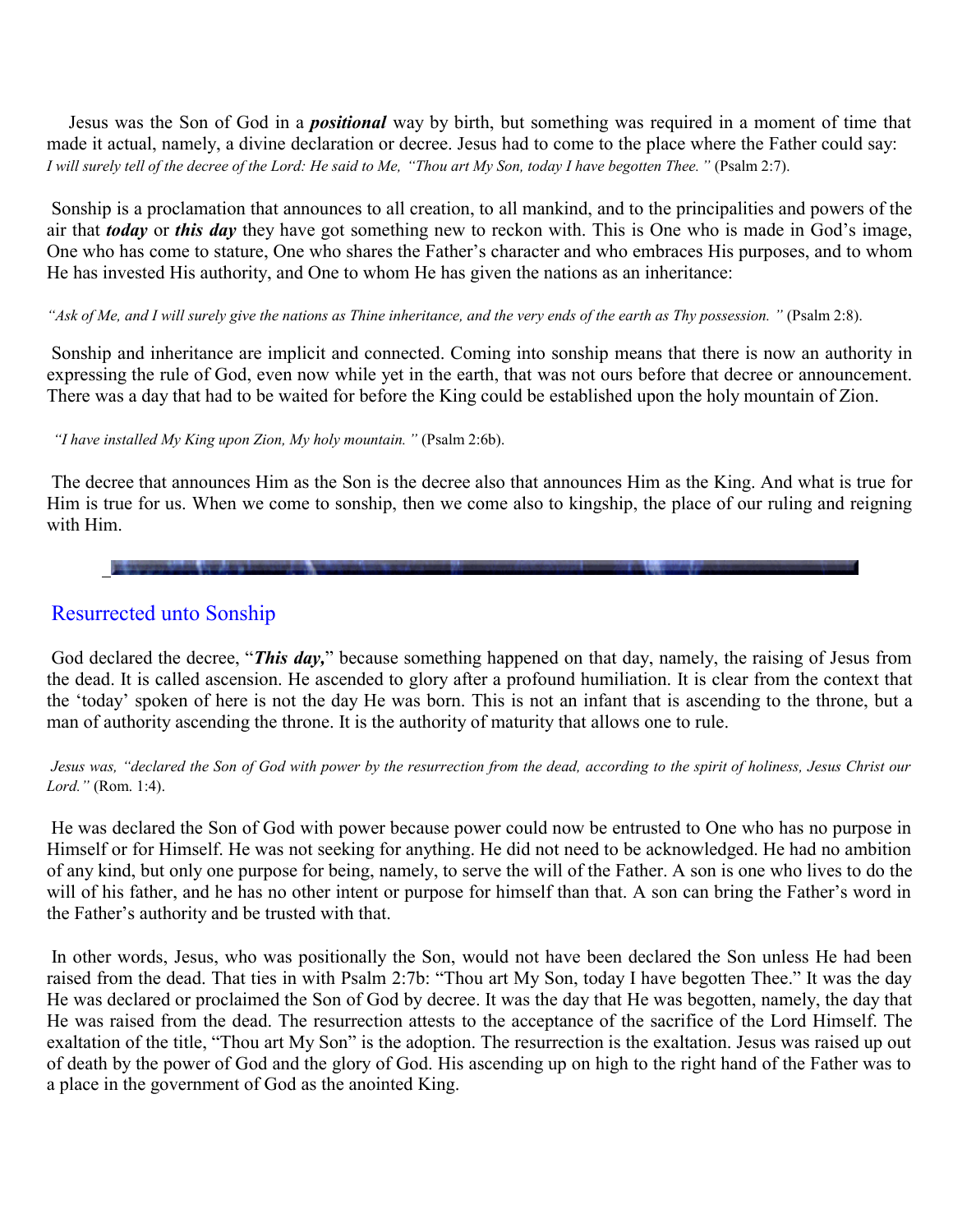For to which of the angels did He ever say, "Thou art My Son, today I have begotten Thee"? And again, "I will be a Father to Him, and *He shall be a Son to me*  $\degree$ ? (Heb. 1:5)

*But of the Son He says, " Thy throne, O God, is forever and ever, and the righteous scepter is the scepter of His kingdom.* (Heb.1:8).

The issue of Jesus as the Son of God in terms of His authority to rule as the exalted Son, to whom was given all authority in heaven and earth, has exclusively and totally to do with the fact that He was raised from the dead. In that day, that great declaration and announcement and reality was established. If Jesus' exaltation as King, which includes His authority to rule in His power, could not take place until He was first declared to be the Son of God by resurrection, then the requirement for us is exactly the same. Unless we are declared to be sons by virtue of resurrection, then we have no authority, no overcoming, no sonship, no kingship, and no power—*nothing*. Everything is connected with being raised from the dead.

As long as we remain in a place where resurrection is only a doctrine, which regrettably describes the majority of Christians, then we are still children. It is only when resurrection is *our* experience that the Father is released to declare the decree: "This is My son or daughter." The coming into the resurrection realm is the exaltation and adoption as a son. We have got to come beyond the place of mere acknowledgement of the truth of resurrection as doctrine. Jesus did not feign death. It was a *literal* death and resurrection.

When He had made purification of sins, He sat down at the right hand of the Majesty on high; having become as much better than the *angels, as He has inherited a more excellent name than they.* (Hebrews 1:3b-4).

The more excellent name is that of a son. He obtained it as an inheritance, and one only obtains an inheritance *after* death. Evidently God regards the title 'son' as being more distinctive and more honourable than even that which is angelic.

## The Baptism of Jesus

Jesus was declared to be the Son of God on the day that He was begotten, i.e., the day of His ascension out of death through resurrection. There was, however, another decree and another declaration that had come at the inception of Jesus' walk, namely, His baptism: *" Thou art My beloved Son, in Thee I am well-pleased."* (Luke 3:22b).

That announcement was made on His coming up out of the water. It had to wait on Jesus' baptism and not earlier, because *baptism is death and resurrection*. It is not the fulfilling of a religious requirement or obligation. Baptism is a going down, a *submitting* unto death and an immersion into it. The baptism of Jesus was a burial, and He was declared to be a beloved Son on *that* day because He was bringing to death anything that might have remained to which He could have been alive. His coming up out of the waters was the resurrection. In other words, the baptism in the Jordan was a prefiguring of the crucifixion and the resurrection of Jesus.

The Father recognised what the baptism of Jesus meant to Jesus. It was a death to any independence of will or desire for Himself that had to do with honor, recognition, fame, and ambition of a religious or any other kind. It was a total death, and when He came up out of that, the Father announced: "Thou are My Beloved Son." The Father recognized it as being an authentic act, and therefore He could make that announcement. Jesus had divorced Himself from the prospect of any gratification or fulfilment independent of the Father. His whole life from that day forth was for His Father's sake. It was Jesus' willingness to bring His manhood into total death that made the Father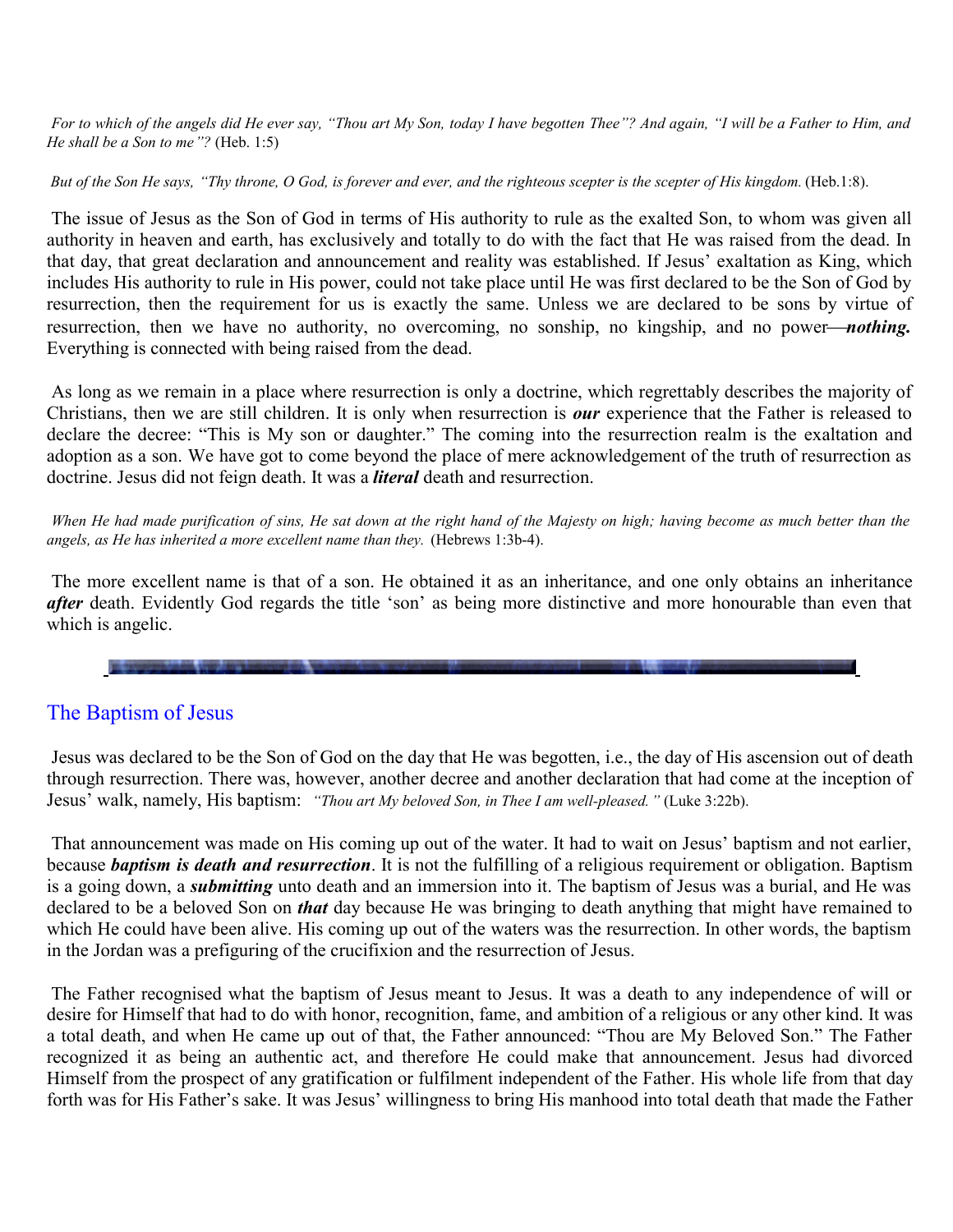'well-pleased.' He was willing to be totally dependent on the Life of the Father through Him, and in fact, this act established Jesus as a Son. It is only sons who have the Father's good pleasure. The Cross was only the climax of an entire life lived in death and resurrection.

Jesus never did anything out of His deity. Everything was out of the Life of the Father. His miracles and His ability to know something in a supernatural way were not drawn from His ability as God. That is exactly what He *laid aside*, and took upon Himself the form of a man—but a resurrection man—to show us that we have the same prospect as He, in the same kind of faith relationship, if we are willing to forfeit, as He did, our own life. To forsake our own opinions and the things that would bring esteem for ourselves, and to speak only the words of God as He will give them, is a continual humiliation. The temptation will always be with us to speak or to act out of our independent manhood. To willingly forsake our own words for the words of God requires the faith of a son and not a child. To speak them when they come, however horrific and offensive they might be, is the obedience that can only be given by a son. He will not hold back or diminish or soften the words of God. He will cry out: "Hypocrite and viper! Your father is Satan!" with a remarkable abandon, liberty, and authority. These were not Jesus' petulant responses to men who were rejecting Him. They were the words *given* by the Father.

Only a dead man can be entrusted with the Spirit of holiness and with that power. If we are still ambitious religiously for our own ministry or recognition, then we have not yet attained to sonship, and we will never attain unless it is a conscious and wilful desire to come to this stature and qualification. The gospel can only be declared with power according to the Spirit of holiness by those who are resurrected from the dead. Only resurrection glorifies God. The opposite would be our desire to succeed employing correct principles on how to live or how to serve. A son is a son because he will remain in death until the resurrection phenomenon. We have got to resist every temptation to succeed on the basis of our own wit, our own intelligence, our own ability, and our natural life. To refuse the temptation to succeed on that basis and to prefer to be buried in baptism unto death with Him, until the Spirit of His life be revealed unto glory is what a son is.

It is a once-and-for-all and also a continuous resurrection from the dead. It is again and again a jealous remaining in the place of burial *until* His life is revealed. Death is painful and humiliating, but because our single and burning desire is the glory of the Father, and we know that glory is intrinsically bound up with resurrection, we choose the death again and again. That is walking as a son. A son will wait and trust for the things that will glorify God, and he knows that they come only out of death. A son will not look for the convenient way out or how the tensions could be alleviated. The issue of sonship is the issue of death and resurrection. We are the sons of resurrection or we are not sons at all.

# Biblical Adoption

For to which of the angels did He ever say, "Thou art My Son, today I have begotten Thee"? And again, "I will be a Father to Him, and He shall be a Son to me"? (Heb. 1:5).

There is a difference between being born and being begotten (or adopted). The Hebraic understanding and practice, as far as I understand it, was that a boy's true identity as a son could only be obtained through adoption, even though he might have been a son by biological descent. It is the irony of a natural father waiting to adopt his own son. A son is not called a son in a spiritual and significant way until a certain condition of maturity is obtained, and the father adopts what was his already by virtue of procreation. This also means that not every child that the father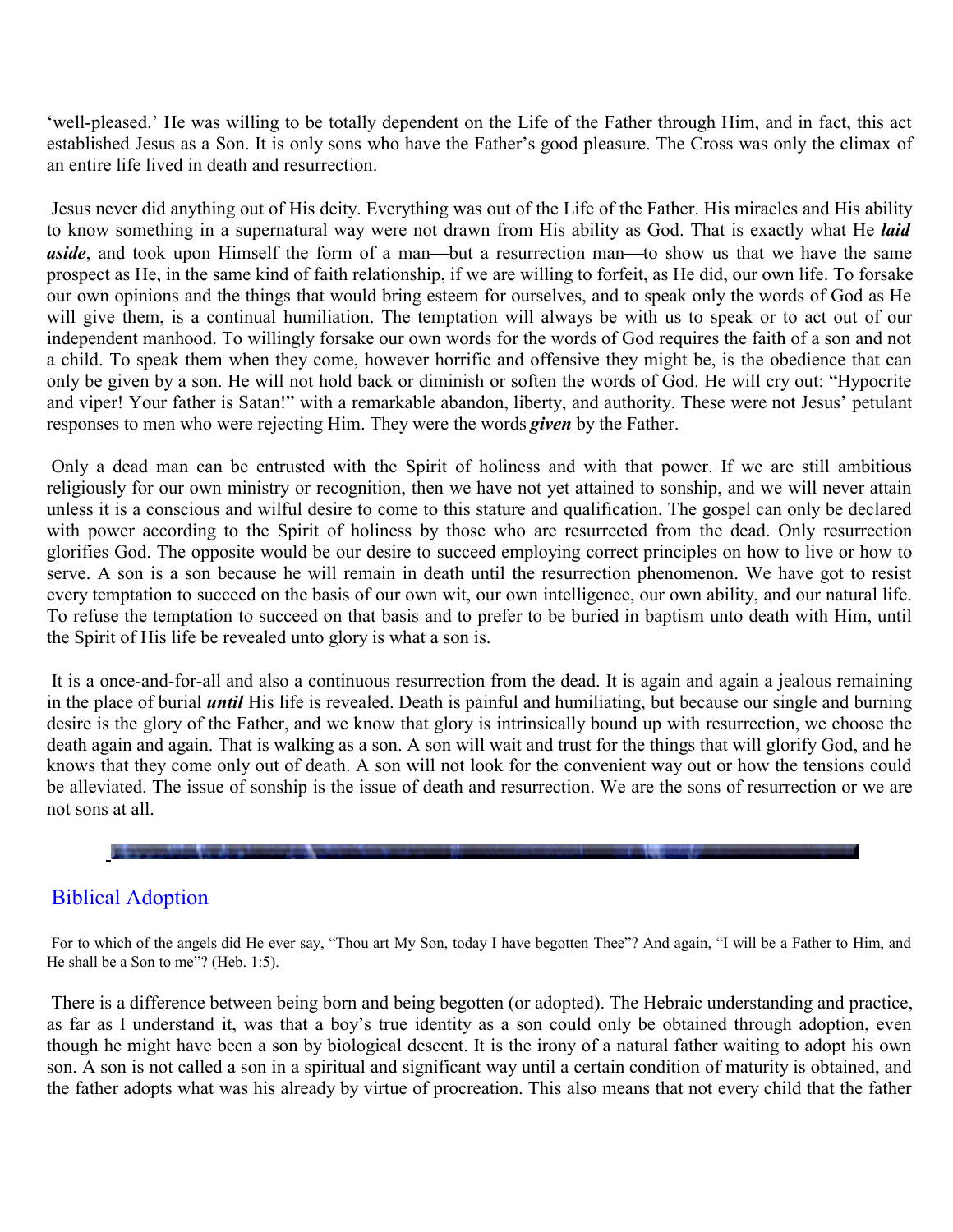births automatically becomes a son.

Biblical adoption is not as we think of it today, where you take a baby out of an orphanage and you adopt it. It is adoption in the sense of waiting on the maturity and the coming of age of your offspring. It is another kind of concept. Adoption took place when the father recognized some qualitative change with regard to the way in which he looked at his own son, because something had been attained of a distinctive quality—like unto the father himself, having the same quality of character and jealousy for the glory of God. He could therefore declare the decree: "This day you are my son." That declaration gave the son the right to rule in the Father's name, as well as being the thing that qualified him for the inheritance.

### Priestly Rule

Sons are called to be kings and priests in the sense of ruling with Him from His throne in the heavenlies. Our entire church life should have as its principal focus a preparation for our own millennial and eternal destiny, namely, to rule and reign. This is the reward given the overcomers. Our perception of government and rule has been so perverted by worldly and earthly examples. That kind knows only human ambition, political intrigue, selfexaltation, men furthering themselves, bureaucracy, shuffling through papers, and all of the dull and deadly things that make up human government. The government of God, however, is the communication of the wisdom of God and how men should live in the light of God's wisdom and mercy, by those who have been schooled in those realities while in their own earthly role.

There are other references to ourselves as sons and the issue of rule:

"And he who overcomes, and he who keeps My deeds until the end, to him I will give authority over the nations; and he shall rule them *with a rod of iron, as the vessels of the potter are broken to pieces, as I also have received authority from My Father. "* (Rev. 2:26).

*" He who overcomes, I will grant to Him to sit down with Me on My throne, as I also overcame and sat down with My Father on His throne."* (Rev. 3:21).

There is a powerful conjunction between overcoming sons and the issue of ruling and reigning, and throne rights.

The authority that is given only to sons is also the priestly ability to minister in the power of God and to invoke blessing by their prayer. The word 'blessing' for many of us has become a shopworn cliché. It has lost its cogency and its power. We say the word, but no-one is in fact blessed, because only a priest can invoke the word 'blessing' with an authority that confers something palpable, felt and experienced. One is no more a priest than one is a son. Hebrews chapter 7 refers to the kind of priesthood that Jesus Himself obtained, and the only kind that is available to us on the same basis, has *not* to do with being a descendant of Aaron or a genealogy from the tribe of Levi. This was not Jesus' earthly descent. He was of the tribe of Judah. But there is a whole other priestly order that replaces the Aaronic and abides forever called the Melchizedek priesthood from that mystery name of that 'king-priest' who provided for Abraham bread and wine, and to whom Abraham gave tithes. Abraham recognized the spiritual superiority of this Melchizedek in that he tithed to him, and received blessing from him, for the lesser receives blessings from the greater.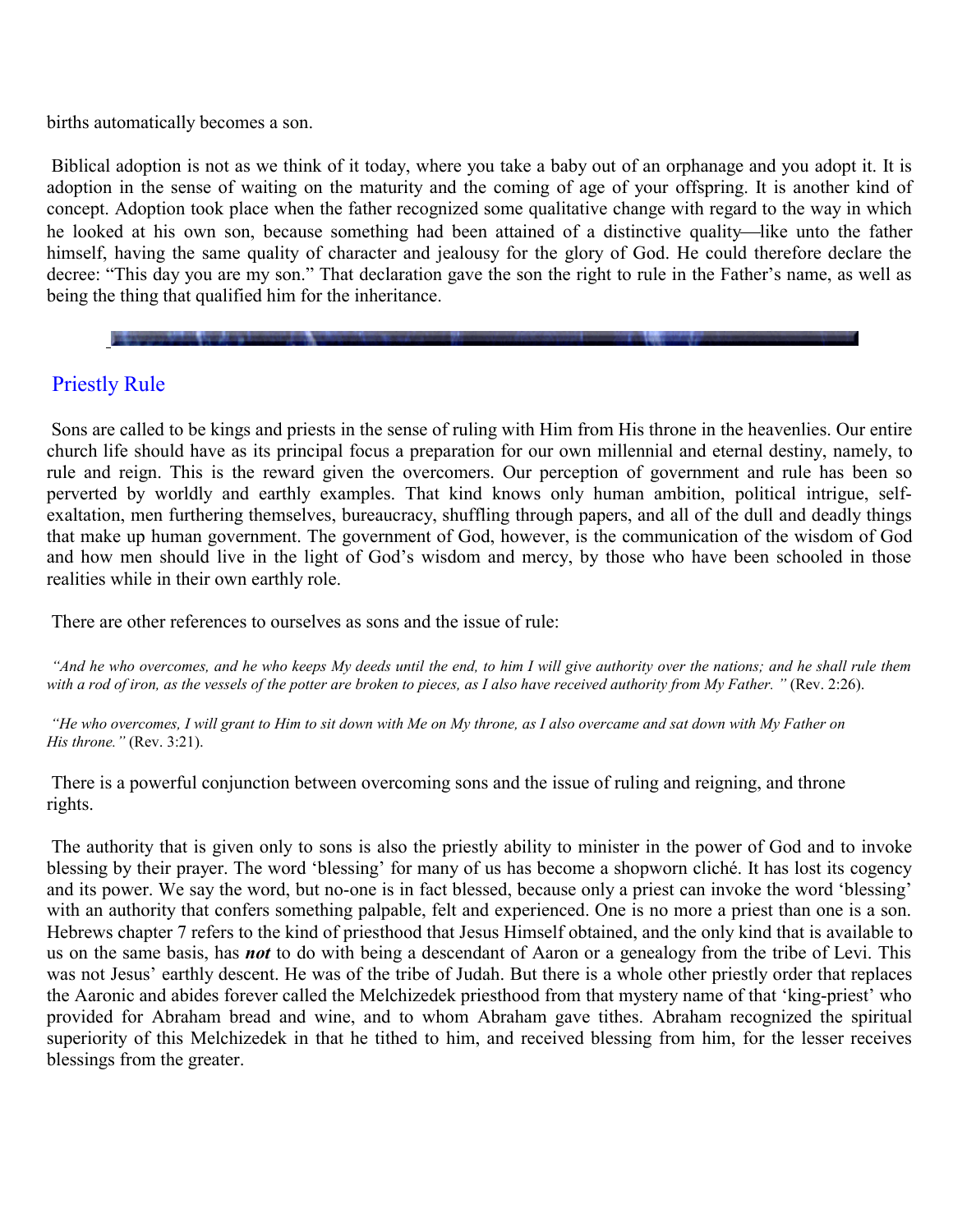The remarkable credentials of what constitute a Melchizedek priest are: *Without father, without mother, without genealogy, having neither beginning of days nor end of life, but made like the Son of God, he abides a priest perpetually.* (Heb. 7:3).

These are the intrinsic qualifications of priesthood and the definitive qualities of a son. We will never attain to sonship if we are still linked to father and mother or our cultural heritage. Those are *earthly* distinctions, and if we continue to cultivate them, then we will make ourselves void of priestly consideration—and therefore sonship. The power to keep one's identity in one's ethnicity is formidable, but it disqualifies us for heavenly things. Unless we have risen above considerations of that sentimental kind, then we can never 'bless' our mother and father and ethnic kinsmen. We might gratify their soulishness and placate their earthly hearts by 'making nice,' but we cannot bless them in any priestly sense unto salvation. Only priests can do that. We cannot invite our hearers to something that we ourselves have not obtained.

Jesus was 'made' unto a Son of God. It is a process of dying by which those earthly things are forsaken and given over. It hurts and it is painful because those things are so familiar and dear. They are sentimental and have long traditions and histories, and we have been nurtured in them. Our identity has been established in them. To forsake them is nothing less than a dying.

# Sonship Through Obedience

Jesus became a son or attained sonship by learning obedience through the things that He suffered.

*For it was fitting for Him, for whom are all things, and through whom are all things, in bringing many sons to glory, to perfect the author of their salvation through sufferings.* (Heb. 2:10).

#### *Although He was a Son, He learned obedience from the things which He suffered.* (Heb. 5:8).

God has given us One Pattern Son, and nothing in His sonship was in any way automatic. He divested Himself of His deity. He did not achieve or attain on the basis of the supernatural power that was His, being God. But in every way, as the Son of Man and of the seed of Abraham, He was tempted in every point like as we. God chastises sons, and if we are not being chastised in the sense of God bringing discipline and correction, exhortation, rebuke and dealings, then we are illegitimate, and He has no interest in us. We are not walking in a way that He even recognizes as being serious. But when He sees a candidate for a son, He chastises him and prepares him and fits him through training, hardship and suffering. These are *all* experiences in death.

Paul groaned that Christ be formed in His converts, that they might be presented blameless before the Lord on the Day of His appearing. Paul's every energy and heart was for the bringing forth of sons, that He could present the fruit of his labor to the Lord. He was a real father in the faith, who never withheld the whole counsel of God. He never spared his churches with words that were hard and painful, challenging and disturbing.

A true son reveals his Father, and his sole purpose is serving his Father and doing his Father's will. His only motivation is the Father's glory, his honor and his name. Only sons can be trusted with the things that pertain to the Father's glory. He is able to rise above and overlook injury and insult, and even though he has the ability and power to retaliate, he does not answer in kind. He is able to relinquish, even things that relate to the Lord's interests. How often it is that we overlook things when it comes to personal injury, but when it comes to something concerning the interests of the Lord, there we are like mules. We kick our heels into the dirt and do not budge, thinking that we are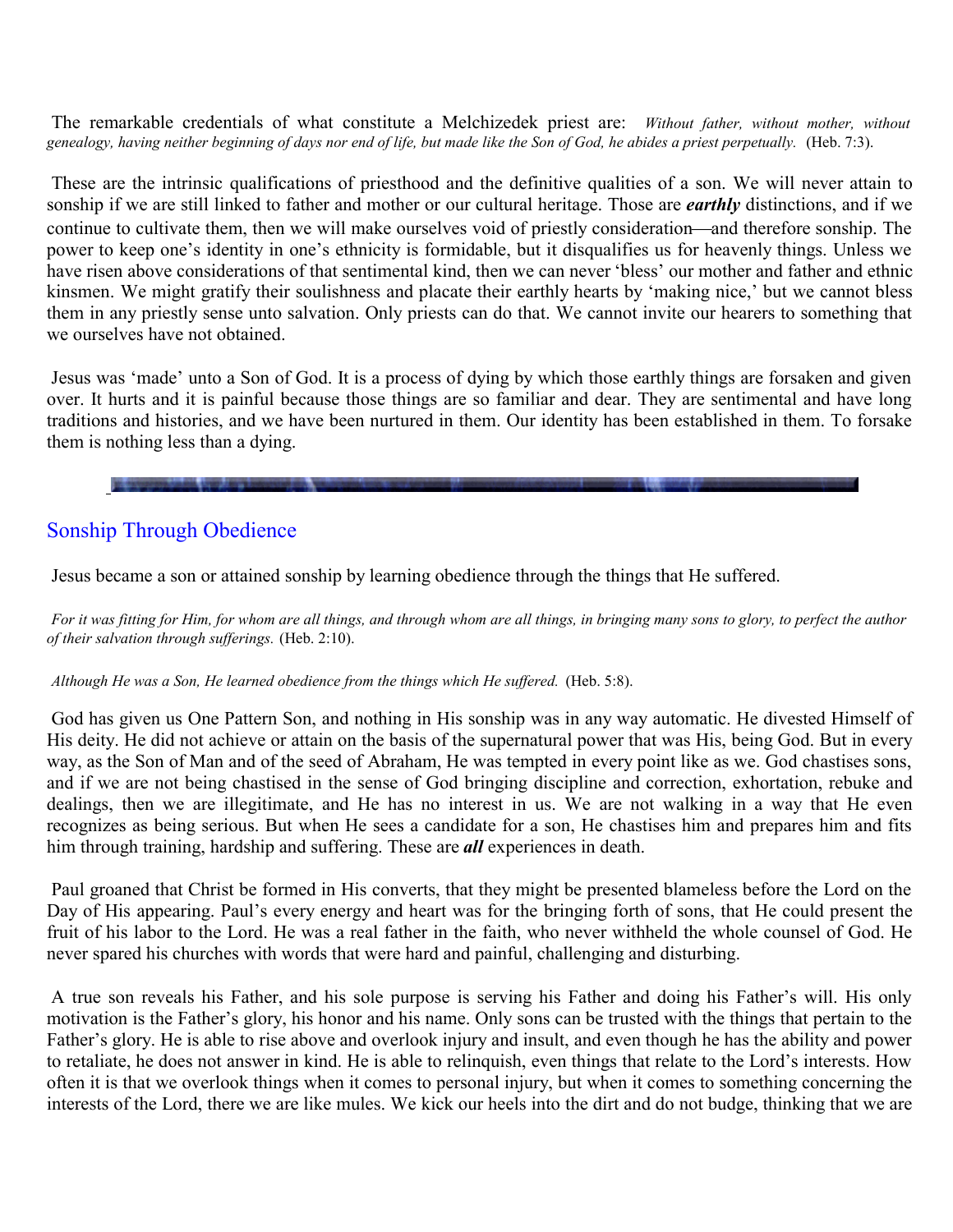doing God service. But it is only the faith which trusts God that will relinquish—and that is what makes a son a son.

David cut the corner of King Saul's robe instead of slaying him—though he had it in his power to do so in a legitimate way. A prophecy had even been given him: "Behold, I am about to give your enemy into your hand, and you shall do to him as it seems good to you." But it pleased David to let him go, and in so doing, perfectly demonstrated this relinquishment. He would not stretch forth his hand against God's anointed, even though Saul was a defunct king, who was not operating in the anointing of God. David, however, still respected the position, and called Saul his father.

David refused to do on behalf of himself the very thing that would preserve his life. He knew that Saul would keep on with his relentless desire to exterminate him. To let Saul go was to sign David's own death warrant. *That* is relinquishing one's own life. If God would not preserve him, then David was not going to take the issue into his own hands and preserve himself. David knew his calling as king of Israel and one through whose loins the Messiah of all mankind would come, yet he relinquished everything, trusting God even for the preservation of God's own interests. *That* is a son, and that is why it is called the Kingdom of David to this day, and will be again when God restores it on the throne of the Greater David.

Only sons will establish the Kingdom, and only sons will rule and reign with Him as overcomers. Only sons are the "blessed, holy, and priestly", and for whom thrones will be established in the millennial Kingdom. It is only sons who will rise in that first resurrection because it is only sons who can hear the voice of the *Father*. The rest will sleep, those who were satisfied with some designation other than sons, and were unwilling for the processes of death alone by which sons are formed. To see a son is to see the Father. Nothing else reveals the Father. No amount of religious determination and propriety, and keeping our nose clean, and subscribing to correct doctrine will reveal the Father, but only a son in the stature, the character and the Life of God. God's purpose is still the bringing of many sons to glory.

In fact, it is *only* as a son that the prospect of glory is at all possible. I do not think God would be disposed to share His glory with anyone less or other than a son, and I do not think that anyone other than a son could bear the glory, or touch the glory, or handle the glory, without some corruption of himself. The Lord has no fear whatever that a son will ever take the glory of God to Himself in such a way as to become self-exalted. And indeed, if there is any prospect, God will put a thorn in his side for the magnitude of the revelations that are being given.

#### The Principalities and Powers of the Air

The bringing of many sons to glory has a powerful consequence for the rulers of this present world, the ancient enemies of God: the principalities and powers of the air.

*Why are the nations in an uproar, and the peoples devising a vain thing? The kings of the earth take their stand, and the rulers take counsel together against the Lord and against His Anointed: " Let us tear their fetters apart, and cast away their cords from us!" He who sits in the heavens laughs, the Lord scoffs at them. Then He will speak to them in His anger and terrify them in His fury: " But as for Me, I have installed My King upon Zion, My holy mountain. "*

*I will surely tell of the decree of the Lord: He said to Me, " Thou art My Son, today I have begotten Thee."* (Psalm 2:1-7).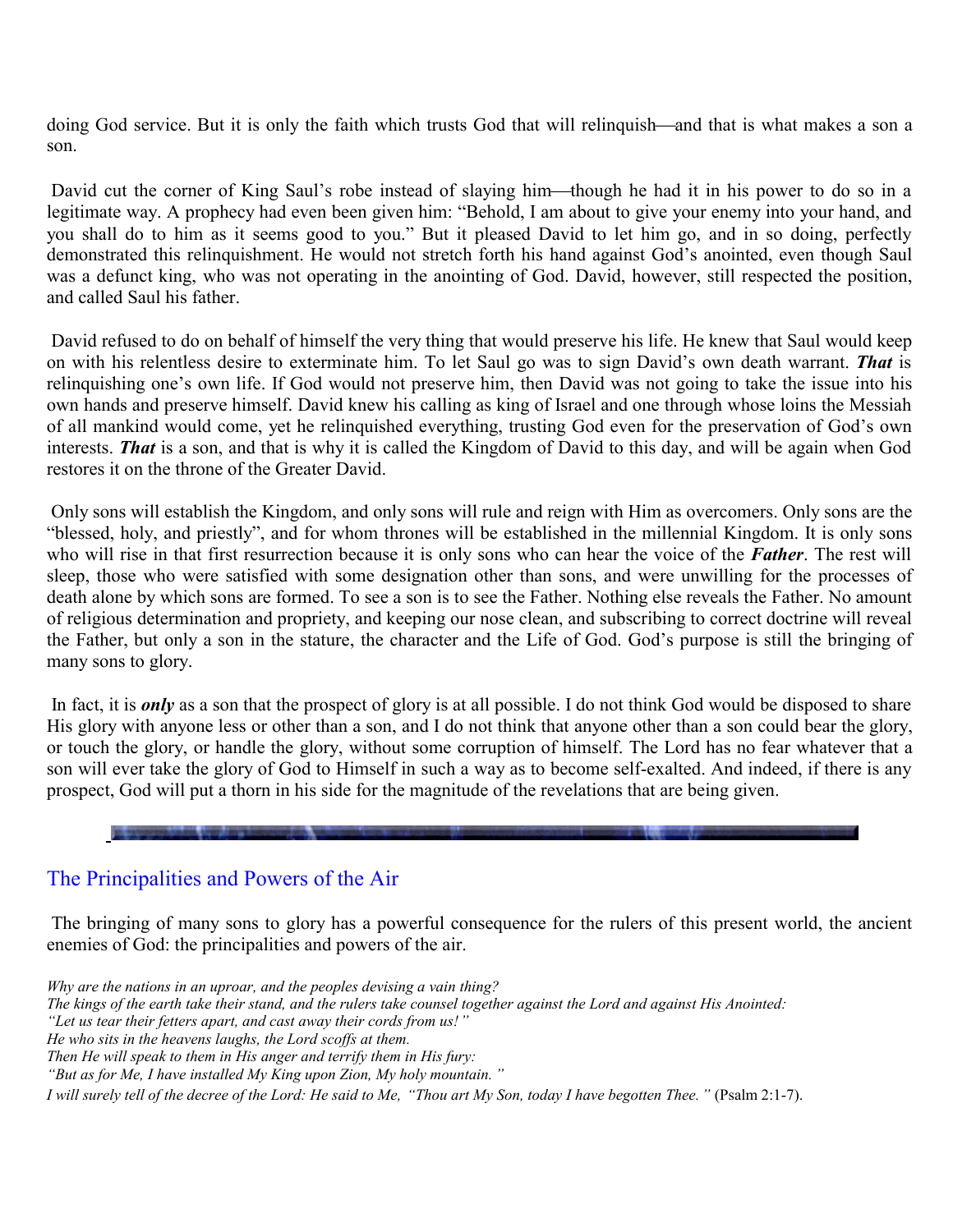God is declaring to the principalities and powers of the air (the rulers) a new fact that has come into being that means they are henceforth finished. In other words, their false rule and usurpation as the rulers of this world is on the way out because, 'Today' something has happened, namely, "I have installed My King upon Zion, My holy mountain." Kingship is related to sonship, and sonship is related to resurrection, made possible by the raising of Jesus from the dead.

We cannot comprehend enough the significance of what was wrought in the death, burial resurrection and ascension of Jesus. It was the death sentence over the powers of darkness. That terminal event, which they themselves set in motion in acting out of their own vindictive wisdom to destroy the Son of God, set in motion the very things that destroyed them once and for all.

If Jesus had not been resurrected and only remained in death, then their kingdom and system would have remained unthreatened. Jesus' resurrection and ascension broke the power of that dark monopoly, because it was the statement of the Father's acceptance of that sacrifice in the exaltation of the Son as the True King, who will rule over His creation.

Divine order will be restored in the heavenly places by sons who can be trusted to occupy those places and not abuse that authority. They come into that place by virtue of their sonship. There is an elect number that must be taken *from all the Gentile nations* in order that they may replace the principalities and powers of the air who are going to be cast out. Only sons can rule and reign with Christ. Only sons can govern in the spirit of the Great King Himself. Some will govern over five cities and some over ten, in proportion to what they have earned or obtained in their life in this earth.

The powers of darkness are terrified by sons, because they know that sons constitute a threat to their kingdom of darkness, and therefore they ventilate their fury upon them. There is an opposition of a peculiar kind that is reserved only for sons. We become marked in their sight as being dangerous and worthy of their opposition. Only a son is willing to bear this retaliation and hatred of the powers of darkness. The Father allows it because it is the very means by which our sonship is being honed and shaped—in the fiery crucible of faith, by an opposition that is reserved uniquely for us.

#### Israel, God's First-Born Son

**SECONDEMANDA CON A DESCRIPTION DE** 

The nation Israel is God's first born son (Ex. 4:22). They have not fulfilled that role, but it is still their calling and destiny. If God speaks something, then it must in time be fulfilled, or it nullifies the God who speaks. If God makes a call, then it is irrevocable. Present day Israel is nothing more than a compendium of self-willed individuals seeking 'their thing.' The nation itself is a self-willed entity that wants to be like other nations, and wants only to be left alone to enjoy its prosperity. It has no concept that it has been called to be a 'first-born' son unto God, corporately, as a nation, and as an example to all nations. God will yet have *this* 'son' despite their resistance and unwillingness. Israel's call is a call to sonship.

Jesus was brought into being, as it were, through death and resurrection, and therefore Israel shall become the sons of God through exactly the same way, i.e., through death and resurrection. He is the pattern, and everything must be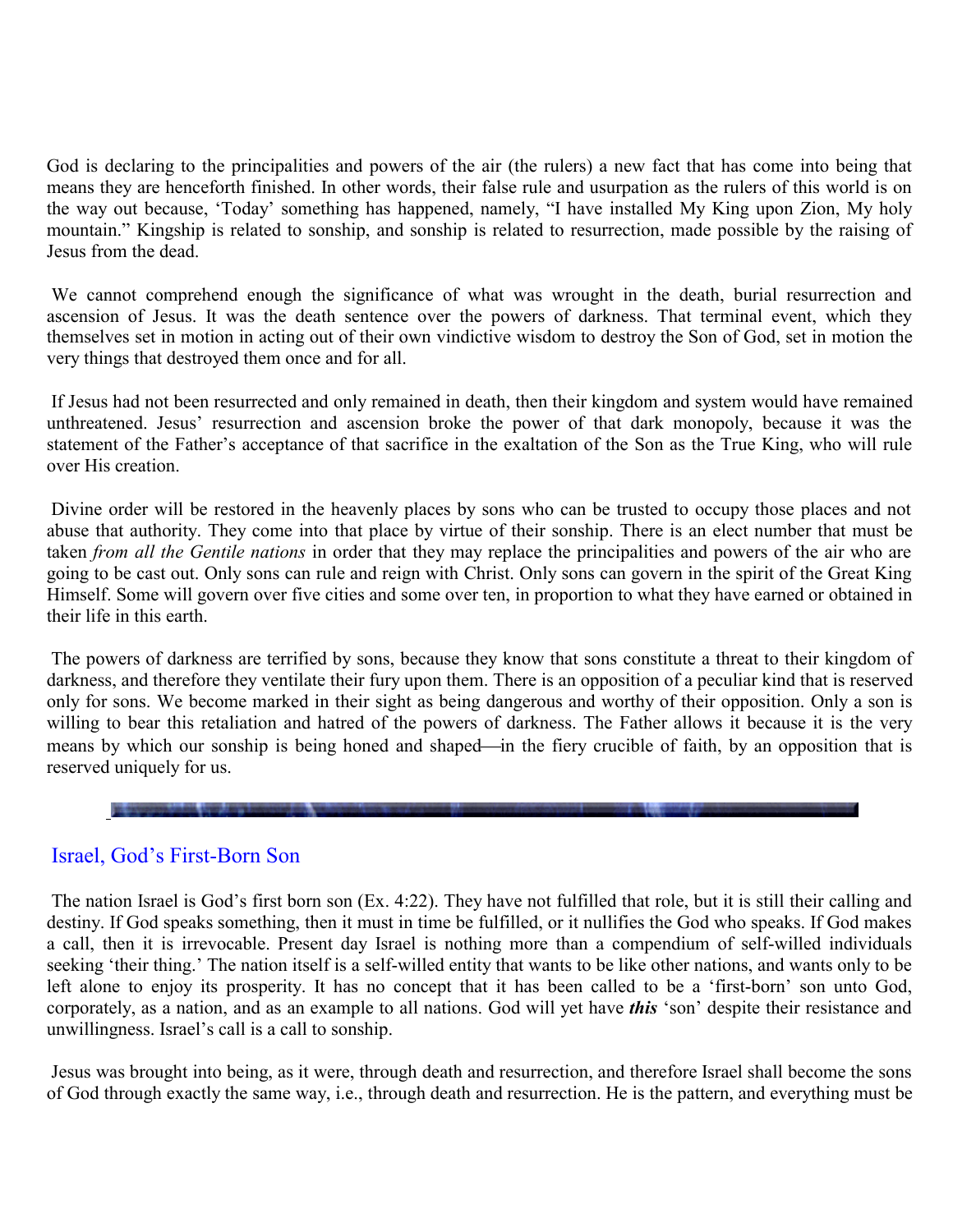conformed to the pattern of that Son.

The whole purpose in the establishing of the church and the setting aside of Israel will be fulfilled *when God has His full number of sons*, hinted at in the phrase:

...a partial hardening has happened to Israel until the fullness of the Gentiles has come in, and thus all Israel will be saved...(Rom. 11:25b-26a).

The revelation of God that will move Israel to jealousy is a revelation that can only come to them through the manifestation of sons. In other words, the only thing that is calculated to move Israel to jealousy is to see the sonship to which they were called being enacted and walked out in full by the Gentiles. When Jews realize that this is what they have forfeited in the rejection of 'The Son,' who was given to call many sons to glory, and when they see that the Gentiles have attained it, then their jaws will drop. It is an exhibition of an ultimate kind, and the same kind that delivers creation from its bondage and the futility to which God has subjected it. Both creation and Israel are waiting for the full number of Gentile sons to come in. It is the same mystery and the same fulfilment.

## The Last Day

Our complete sanction as sons waits on one final event, which God *alone* can perform, and that is the resurrection of the righteous on the Last Day. It is the Day when we shall obtain glorified bodies, and it is tied in with His coming, for: "When we shall see Him, we shall be like Him, for we shall see Him as He is." There is much that we can do in this life, in terms of pursuing sanctification, walking in consistent faith, and everything that we can do through the power of resurrection, yet there is one final thing we cannot do, namely, the being raised from our graves as those who are asleep in Christ. That rising and that resurrection is our glorification as sons. If Jesus' exaltation waited on His resurrection, then our exaltation is the coming into the heavenlies to be seated on thrones, and rule and reign with Him. Jesus is the pattern Son, and this is our destiny also, but only on the same basis.

If all of this is theoretical and future, what good does it do us now to consider these things? If it is all positional and future on that Day, then why consider it now? It *is* the joy that is set before us. We are moving toward a consummation. It is a hope of a blessed kind. What we are now, and how we walk now, is altogether related to what we anticipate for the future, because we have a foretaste of that now, of the power of the age to come and the glory that is to come. The baptism of the Holy Spirit is a token, a down payment and a foretaste of the powers of the age to come.

One of the terrible things wrong with contemporary Christianity, is that it has not seen the Holy Spirit in the eschatological context. It has seen Him only as a present phenomenon, as if it is the whole thing already, poured out on all flesh, in order to renew our denominations, and to bring a degree of titillation and excitement into an otherwise dull Christian life. It continually amazes me that God's fist has not come down on the whole thing and blotted us out. It borders on being sacrilegious, if not an ultimate travesty.

Contemporary Christianity does not see the Holy Spirit in the context of God's intention, as being a foretaste of the powers of the age to come, to whet our appetites in anticipation of the thing that is future, enduring and eternal. This is what should make the church a peculiar people. We are living in the present, but that the quality of that living and the witness of that living is altogether related to the anticipation of the end, the eternal, millennial future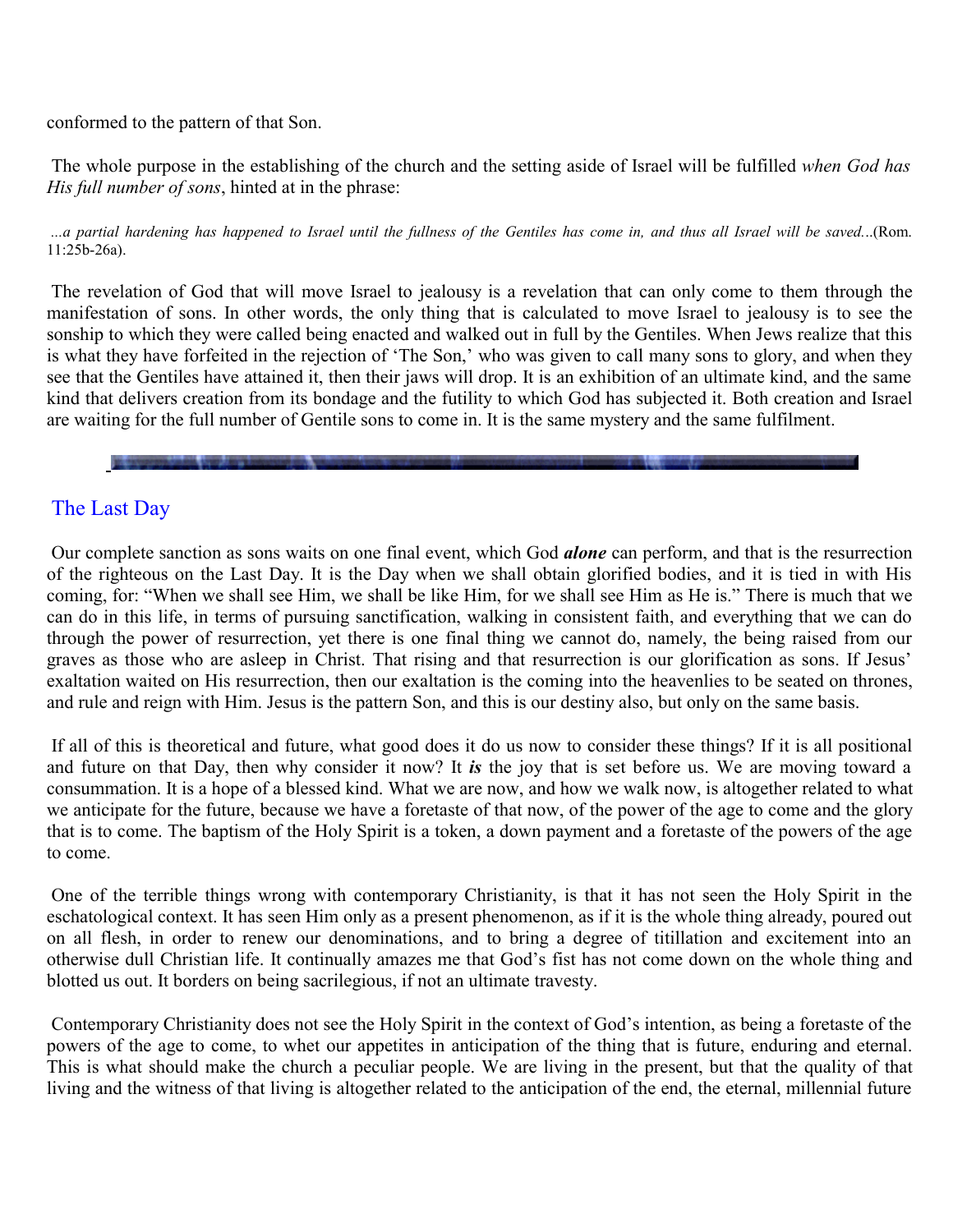and glory—or else it is not a proper living now nor a proper witness now.

That which is at the end is also to a certain degree *now*. If our exaltation and being raised from the dead waits on our final resurrection, then what do our present exaltations wait on? If we come into our ruling and reigning with Christ in heavenly places in the same kind of authority by which He was exalted by virtue of His resurrection, then is there any echo or an expression of that possible now? Is the theme of resurrection and exaltation possible to us now in our daily walk? I would say that, yes, most definitely, it is. The antithesis of exaltation is humiliation unto death, and if we are not willing for the one, then we will not know the other. A faith to believe for the thing that is future and eternal is the reason why we can believe for it now. We are believing for resurrection power *now* by the Holy Spirit. We cannot detach the two. The Holy Spirit *is* the resurrection power, and it is He whom we have as a foretaste of the age to come, for *that* age will be eminently in *that* power. We have that power only in part now, but it is the same principle. It is available *only* to sons who are willing to go down, that they might come up, for only a son is willing.

## Led by the Spirit

A son is one who is obedient to the desires of the Father. He does not have to be barked at and commanded. He intimates the Father's will and waits to catch the very inflection of the breathing of the Father before he needs to be told in so many words. That is a nearer definition of what it means to obey the commands of God. Sons go beyond the mere outward conformance to correct behavioural patterns, which so characterises present day Christianity. Sons exhibit in their life and their obedience the same kind of sonship and character that constitutes the sonship that Jesus exhibited. They are those who do not have to wait for the commandments of God, but who lean forward as sons, as only a son will, to intuit even the desire of the Father.

#### *For all who are being led by the Spirit of God, these are God 's sons.* (Rom. 8:14).

Sonship is a Spirit-phenomenon. It is obtained in a relationship through the Spirit, and it is exercised through the Spirit. Sons of God are led by the Spirit, and that is no small or cheap thing. It requires such a dependency and sensitivity, because often it will bring us into conflict with our own reason, our own rationality, and even our own past experience that God had given us. If we allow our past experience to determine what we are going to do now, then we are not acting in sonship in that moment. We are acting on the basis of what we think to be right on the basis of our reason. We must never proceed on that basis. Every moment is a unique moment and a new requirement of dependency.

Jesus said to Nicodemus: "Except a man is born of the Spirit, he cannot see the Kingdom of God." In other words, the Kingdom of God can only be established by the same Spirit. It must come down from above. There is a certain utter dependency upon what God gives from above by the Spirit, and if it was not for that, we would not have been born into the Kingdom. Once having been born into the Kingdom by the Spirit, we continue in it by the exact same dependency, namely, by that which comes down from above, moment by moment. To be led by the Spirit of God, as sons of God, is to be dependent upon the same Spirit.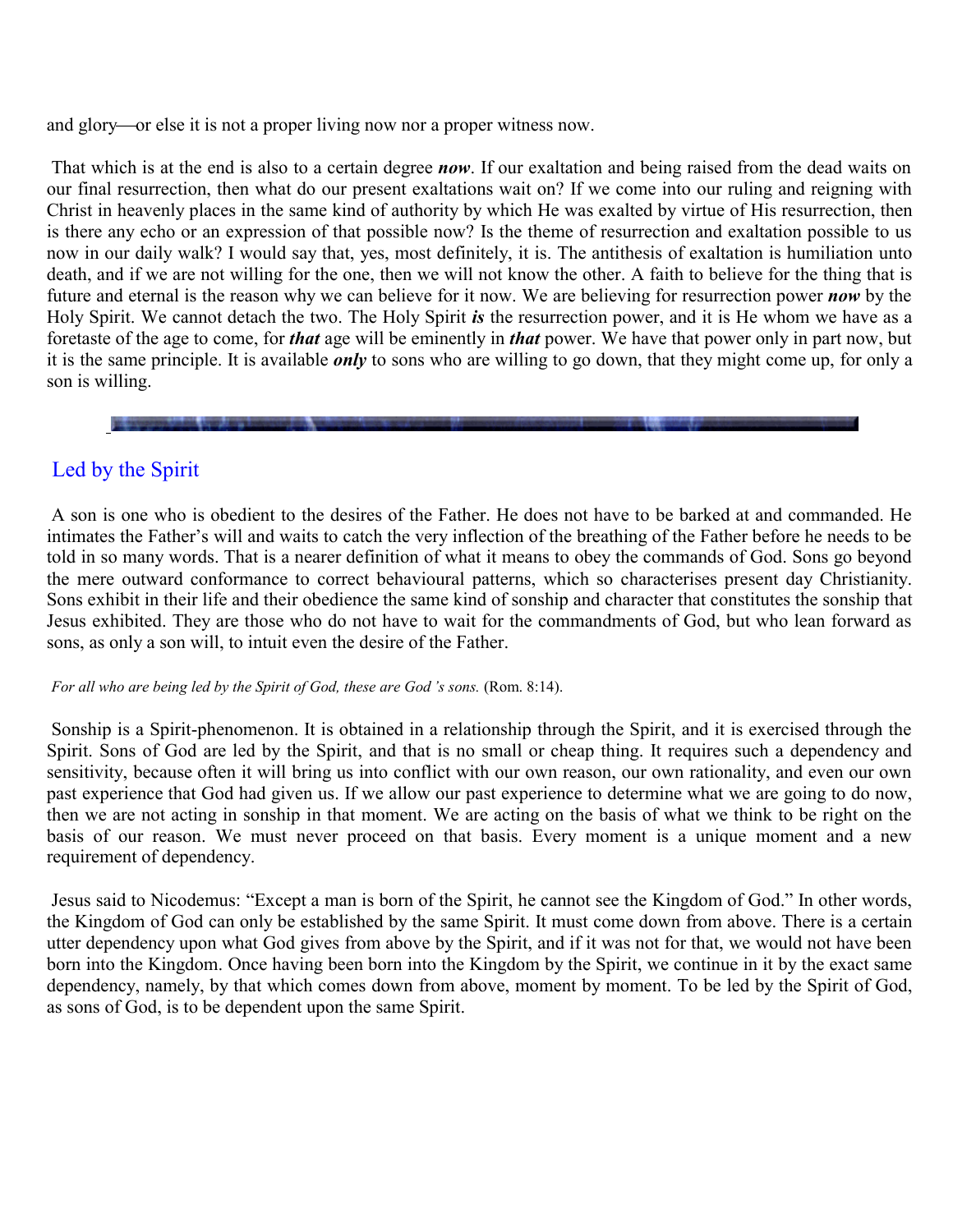A son is one who will be obedient to the Father, even to a suffering unto death. No man can ever set forth what it meant for Jesus to suffer His death. I am not just talking about the excruciating torture of it, nor the indignity of it, nor the nakedness of it, nor the humiliation of it—but the God-forsakenness of it, "My God, My God, why hast Thou forsaken Me?" Death is death. It is absolute non-existence. It is extinction, and unless something happens to us after that, from outside of ourselves, then we simply remain in that state. Jesus was the most supreme piece of humanity that has ever walked this earth. He was a son of man in all His beauty, in all His character, in all His speech, and in everything that constitutes a full and true humanity, but the totality of that was brought to an absolute death at the Cross. Resurrection life and power is when the life is no longer from the natural source, but the divine.

Even in his final extremity, a son can willingly die without the sense of the Father's presence. A son can bear the solitude and the lowliness of the rejection of men, and even God's absence, without diminishing in one iota his obedience as a son. He does not need continual applause or to be patted and affirmed. That is something children need, not sons. I can remember attending a conference where we were taught how to evoke the presence of God by our worship. When it was my turn to speak, I told them that they would have done much better to teach God's people how to live *without* the sense of God's presence, for *this* is going to be the dimension of our experience in Last Days' trials. Can we worship God in the Spirit when we are like Paul and Silas in the prison in Philippi, bound hand and foot in the lower dungeon with our backs hanging in strips, miles removed from any saints, who do not even know where we are, and yet praise God—at midnight? That is the activity and the worship of sons. They were praising God, not to try and psyche themselves up because they were disconsolate and forlorn, but because they could not contain their worship. They were rejoicing in their privilege of sons to share in the sufferings of their Christ.

Has this day come for us? Is our whole purpose for being the jealousy for the glory of God the Father? Are we still speaking our own words, and doing our own thing, and seeking our own pleasure? Are we still seeking to fulfill the requirements of God on the basis of our own natural or religious ability? God is yet waiting for us, for He is bringing many sons to glory.

We need to ask what death would fulfil sonship for us. If we are only playing with the concept of death to self, where it is only a concept, and we are yet very much alive, then we have not tasted death in the kind of finality that Jesus did through the Cross. There is therefore no exaltation or being raised for us. God only raises that which is authentically dead, and we are, therefore, cut short of what it means to serve God in the authority that is given exclusively to sons.

Paul says that if we are like Him in the semblance of His death, then we shall also be like Him in His resurrection unto a newness of life. The newness of life is one that is no longer lived for the purposes of man, but for the purposes of God. A son lives totally for God's purposes. There is no second agenda. There is no other interest that somehow could be fitted in with God's program. He breathes, lives, thinks, eats, and dreams totally for the Lord. That is a son. That requires a remarkable power to perform. It is exhausting if the totality of one's life is given over to the purposes of God, especially as His purposes are ultimate and eternal. They cannot be played out nor fulfilled at the level of religion. Religion must always fall short of any ability to fulfill the requirement of God. Only sons are given the power to fulfil God's purposes, the very same power that raised Jesus from the dead.